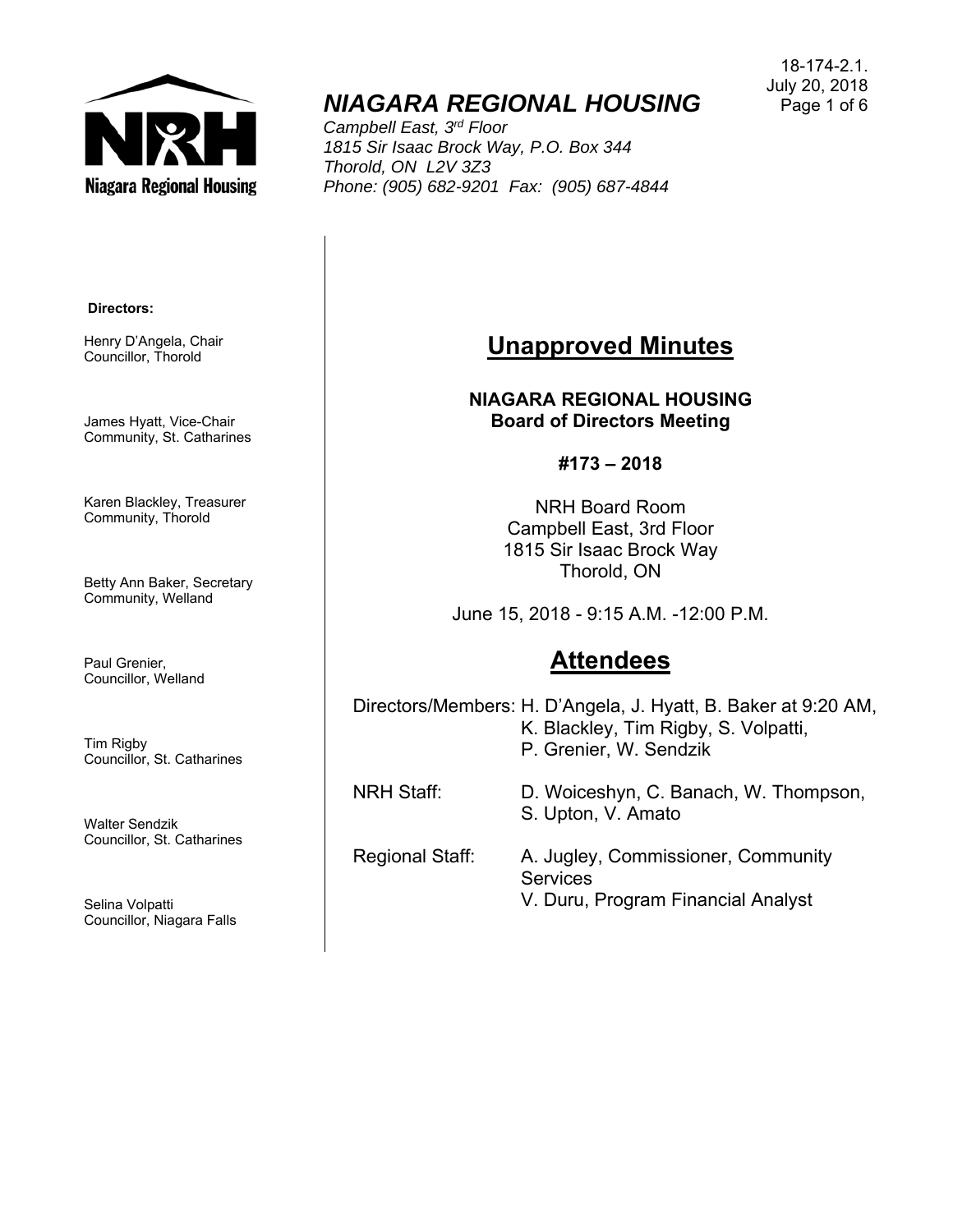A quorum being present, the meeting was called to order at 9:14 A.M.

### **1. Adoption of Agenda/Declaration of Conflict**

- Move Staffing & CEO Updates to 10.4. and 10.5.
- Add Surplus Land as 10.3

*Moved by W. Sendzik Seconded by S. Volpatti* 

#### *That the agenda be ADOPTED as amended.*

No conflicts were declared.

#### **2. Approval of Minutes**

2.1. Minutes of the May 25, 2018 Meeting

*Moved by K. Blackley Seconded by J. Hyatt* 

#### *That the minutes of the May 25, 2018 meeting be ADOPTED.*

 *CARRIED* 

- 2.2. Business Arising
	- 2.2.1. Carlton Street Development Update #12- June 1, 2018 18-173-2.2.1.
	- 2.2.2. Budget Snapshot of Carlton St. New Development as of June 5, 2018  $-18-173-2.2.2$

*Moved by T. Rigby Seconded by S. Volpatti* 

*That the NRH Board of Directors RECEIVE 18-173-2.2.1., Carlton Street Development Update #12 and 18-173-2.2.2. Budget Snapshot of Carlton St. New Development as of June 5, 2018, for information.* 

*CARRIED* 

Staff advised that the Architect did not show building columns to be fire rated, this will result in a potential slow-down of one month.

**3.** Presentation – not scheduled

*CARRIED*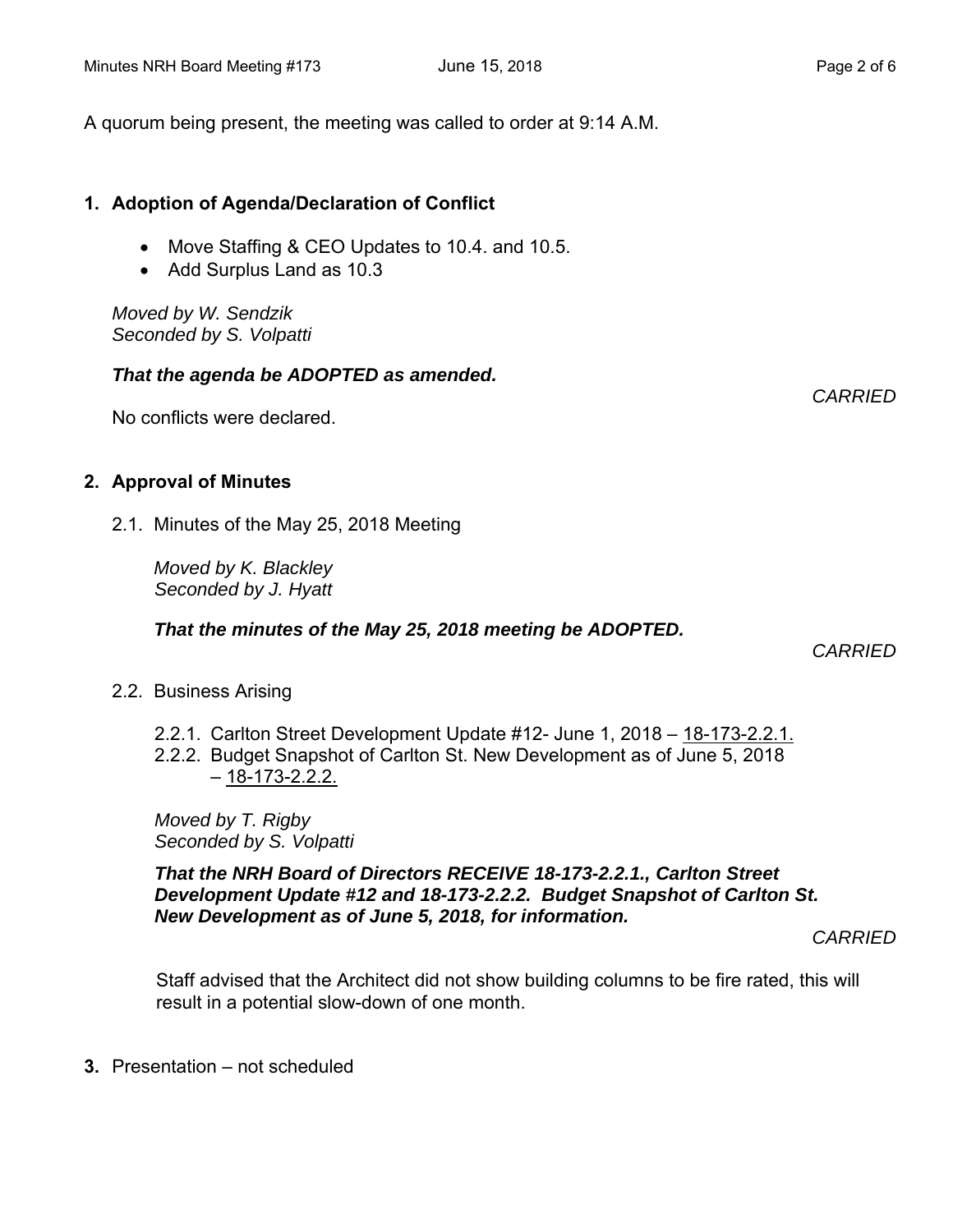#### **4.** Reports

4.1. New Development/Non-Smoking – Report 18-173-4.1.

*Moved by W. Sendzik Seconded by K. Blackley* 

*That the Niagara Regional Housing Board of directors APPROVES:* 

- *1) That the 527 Carlton Street New Development building be designated as a non-smoking building; and,*
- *2) That any future NRH owned new developments be designated as nonsmoking.*

*CARRIED* 

Smoking will still be permitted in NRH owned buildings where smoking is currently allowed.

4.2. Eligibility Review Officer – Contract Extension – Report 18-173-4.2.

*Moved by K. Blackley Seconded by S. Volpatti* 

- *1) That the Niagara Regional Housing Board of Directors APPROVES the extension of the contract for the Eligibility Review Officer to December 31, 2018.*
- *2) That the Niagara Regional Housing Board of Directors RECEIVES for information the progress report outlining the activities of the contract Eligibility Review Officer.*

*CARRIED* 

4.3. Community Development at 45 Manchester, St. Catharines – Report 18-173-4.3.

*Moved by T. Rigby Seconded by J. Hyatt* 

#### *That the Niagara Regional Housing Board of Directors RECEIVES for information, report 18-173-4.3., on community development at 45 Manchester, St. Catharines*.

*CARRIED* 

Directors requested the Interim CEO to pass on their appreciation for all the hard work that has gone into the Manchester community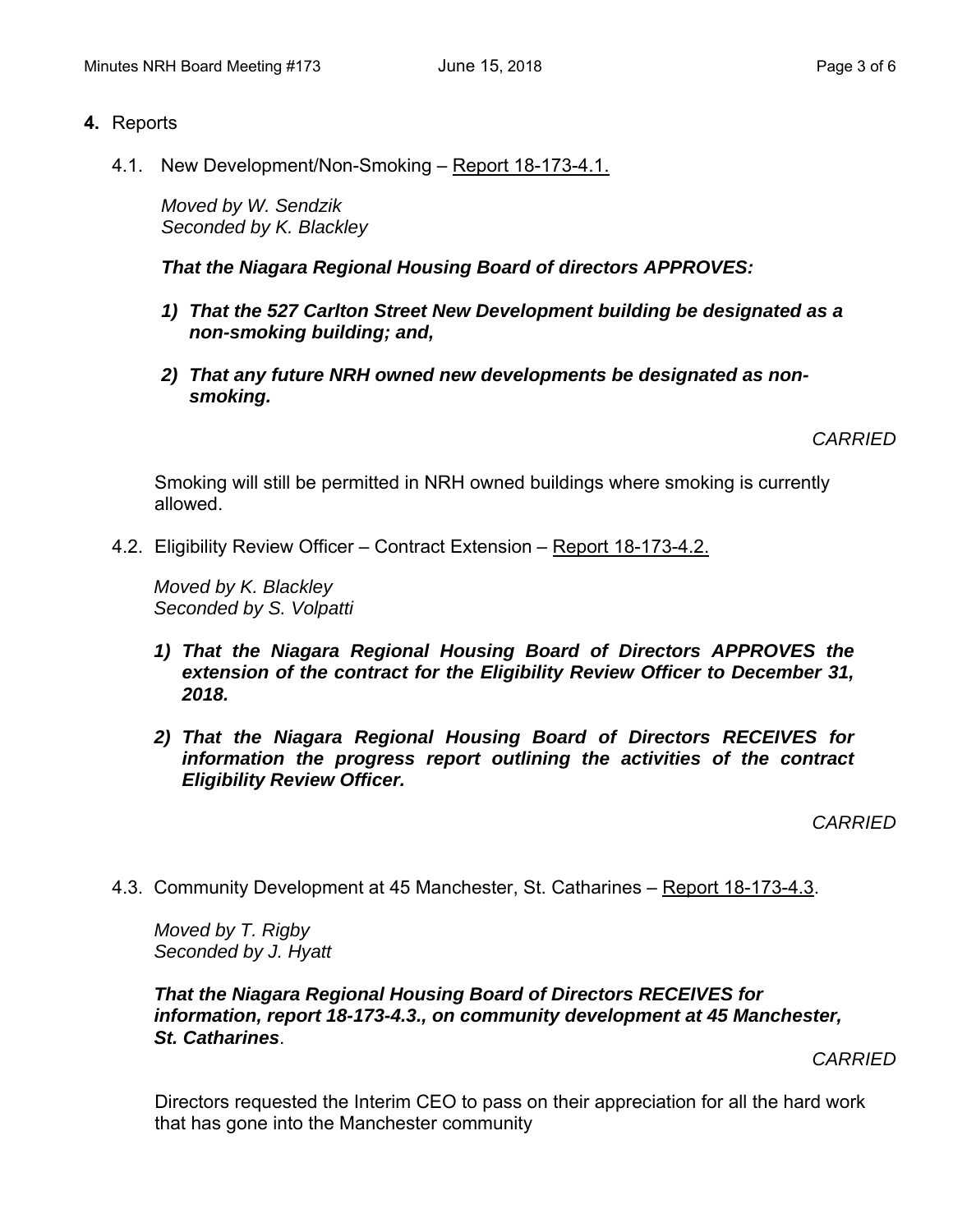4.4. 2017 Write-Off of Bad Debts – Report 18-173-4.4.

*Moved by T. Rigby Seconded by J. Hyatt* 

*That the Niagara Regional Housing Board of Directors APPROVES the 2017 write-off, pursuant to the write-off policy in the amount of \$147,724.04 for:* 

- *\$ 21,429.86 early write-offs (deported, deceased and bankrupt); and,*
- *collection for more than 2 years and have had no activity since \$ 126,294.18 for those former tenant accounts which have been in December 31st, 2015*

*CARRIED* 

**New Business** 

**5.** New Business<br>
There was no new business

- 6. Chief Executive Officers Report
	- 6.1. Financial Statements as at April 30, 2018

*Moved by W. Sendzik Seconded by T. Rigby* 

#### *That the NRH Board of Directors APPROVE the Financial Statements as at April 30, 2018.*

*CARRIED* 

7. Committee/Advisory Group Meeting Minutes

No Meetings

8. For Information

No Correspondence/media items.

9. Other Business

There was no other business.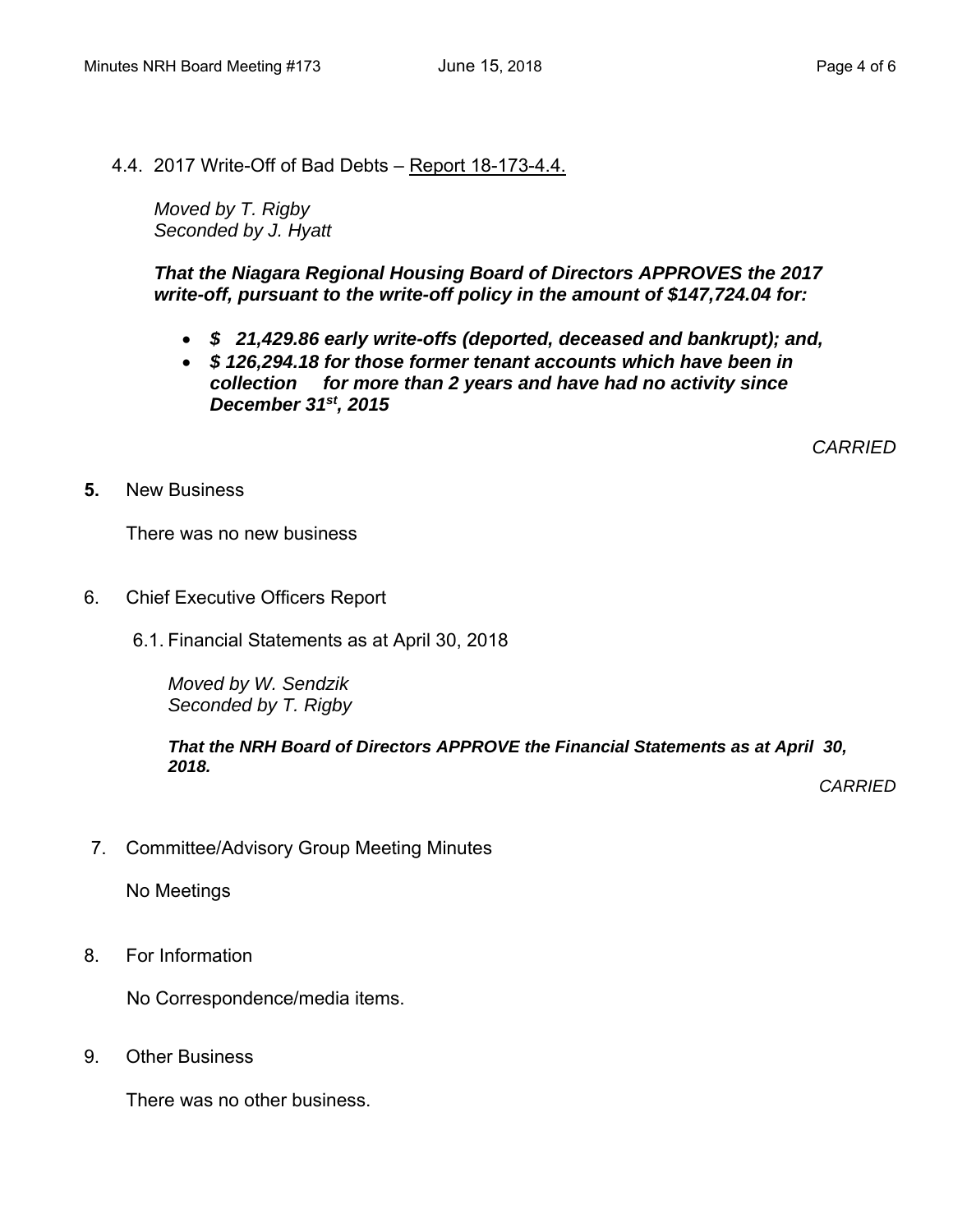10. Closed Session – 9:20 A.M.

With the exception of the Interim CEO, Manager Housing Operation and EA all others left the meeting.

*Moved by S. Volpatti Seconded by P. Grenier* 

*That the NRH Board of Directors MOVE INTO closed session to receive information of a confidential nature regarding litigation or potential litigation, including matters before administrative tribunals, affecting the municipality or local board – Stamford Kiwanis Update, Carlton St. Litigation Update; a proposed or pending acquisition or disposition of land by the municipality or local board – Surplus Land and personal matters about identifiable individuals including municipal or local board employees –Staffing & CEO Update.* 

*CARRIED* 

- 10.1. Stamford Kiwanis Update
- 10.2. Carlton St. Litigation Update
- 10.3. Surplus Land
- C. Banach left the meeting at 9:51 P.M.
	- 10.4. Staffing Update
	- 10.5. CEO Update

V. Amato left the meeting at 9:56 A.M.

10.a. 10:30 A.M. *Moved by T. Rigby Seconded by S. Volpatti* 

#### *That the NRH Board of Directors RISE with report.*

*CARRIED* 

V. Amato returned to the meeting at 10:31 A.M.

10.b. *Moved by T. Rigby Seconded by W. Sendzik* 

*That the NRH Board of Directors APPROVE the Recruitment Committee's recommended candidate for the CEO position; and, That the Executive Committee be DIRECTED to NEGOTIATE an employment contract that includes a job description.*

*CARRIED*